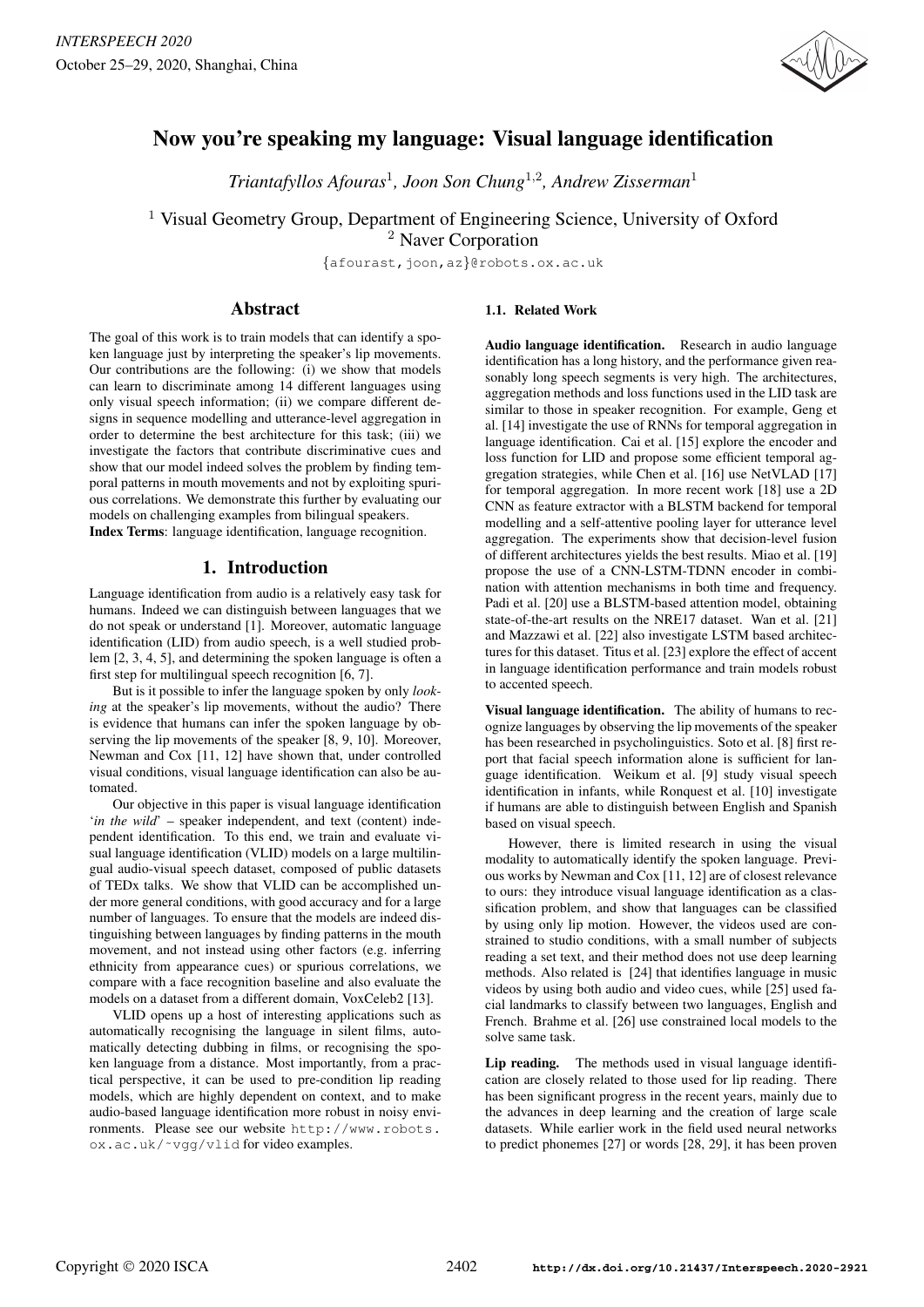Table 1: *Statistics of audio-visual datasets used for training and evaluating our VLID models and baselines.* # videos: *Number of original YouTube videos.* # hours: *Total number of hours* # clips:*. Number of clips (each video is separated into multiple clips). For each statistic, we shown the minimum per language in parenthesis.*

| dataset                                     | # hours                | # videos                     | # clips     |
|---------------------------------------------|------------------------|------------------------------|-------------|
| $LRS3$ -Lang+ (dev)<br>$LRS3$ -Lang+ (test) | 1,707 (38)<br>166(0.9) | 19,300 (342)<br>1,816(30)    | 683k<br>59k |
| VoxCeleb2-Lang<br>VoxCeleb2-Biling          | 9(0.8)<br>20.7(0.7)    | 1.595<br>(98)<br>(26)<br>921 | 8.8k<br>15k |



Figure 1: *Language distribution of the* LRS3-Lang+ *dataset in number of hours.*

more recently that automatic lip reading can be generalised to continuous speech in unconstrained domains [30, 31, 32, 33, 34]. Recent works have shown that lip reading models trained on very large datasets can achieve word error rates as low as 33% on a real-world dataset, far exceeding the performance of professional lip readers [35].

## 2. Datasets

For training and evaluation, we use the LRS3-Lang [36] and LRS3 [37] datasets, as well as VoxCeleb2 [13] as a second multilingual test set. We show aggregate statistics of all datasets used in Table 1.

#### 2.1. LRS3-Lang+

LRS3-Lang [36] is a multilingual audio-visual dataset based on videos collected from TEDx talks. The dataset covers 13 different (non-English) languages with a total of over 1,300 hours of video. For English we use the "pretrain" set of LRS3 [37], where the videos come from the same domain ( $TED(x)$  talks) and the exact same process has been followed to collect the data. The test set of LRS3 is small and contains short segments of no more than 6 seconds long. Therefore we re-split the "pretrain" set into a development and test set containing disjoint speakers. We incorporate this new split into LRS3-Lang as the English part to create a composite multilingual dataset of 14 languages, which we call LRS3-Lang+. The relative distribution of languages in our composite dataset are shown in Figure 1.

#### 2.2. VoxCeleb2

VoxCeleb2 is an audio-visual speech dataset which consists of 5,994 speakers with a total of 1,092,009 clips in the development set, and 118 speakers with 36,237 clips in the test set. To assess the cross-domain generalization capabilities of the models and baselines (trained on LRS3-Lang+), we create two subsets from the development set of VoxCeleb2, which we use as test sets.

VoxCeleb2-Lang. VoxCeleb2 contains no language labels, however the identity of the speakers and their nationality are known. We therefore obtain language labels from two sources. The first is training an audio-only model on LRS3-Lang+ (details in Section 3) and using it to classify the audio of the speakers in VoxCeleb2. The second source is using the nationality of the speakers: each language is assigned a list of nationalities – i.e. countries where the language is predominantly spoken. For example, English is associated with American, British, Australian, and Scottish nationalities; Spanish is associated with Spanish, Mexican, and Argentinean nationalities etc. For every speaker, we then use their nationality to list a set of possible languages. This narrows down the search space for each language considerably. The final language pseudo-labels are obtained by exploiting the redundancy between these two sources: For a given video, we only assign a language label when the audio-only model predicts one of the languages associated with the nationality of the speaker with a probability higher than a strict threshold (90%). This process gives us very accurate pseudo-labels, however leaves very few samples (less than 0.5 hour in total) for Japanese, Arabic and Greek. We therefore exclude these languages during evaluation on this dataset. The above procedure results in 11 languages, each containing material from at least 98 original YouTube videos each (see Table 1).

VoxCeleb2-Biling. To assess our models on bilingual speakers, we isolate individual speakers in VoxCeleb2-Lang who, across multiple videos, appear to be speaking both in English and in a non-English language with a high confidence, as determined by the audio model prediction. This is common due to the Celebrity content of the VoxCeleb2 dataset (international actors, football players, politicians etc). We then create pairs of mother-tongue and English clips for those speakers. We refer to the resulting split as VoxCeleb2-Biling.

# 3. Architecture

We implement two types of models: an audio baseline, using audio features for LID, and our lip models using video features for VLID.

#### 3.1. Input representation

Audio features. The input to the audio LID network is 80-dimensional log-mel spectrograms, extracted at every 10ms with 25ms frame length.

Video features. We extract embeddings modelling the lip movement with a spatio-temporal (3D/2D) ResNet18 network [38, 29] pretrained on word-level lip reading in English [31]. The model ingests a sequence of video frames (converted to grayscale) and outputs 512-dimensional visual features densely, one for every input frame.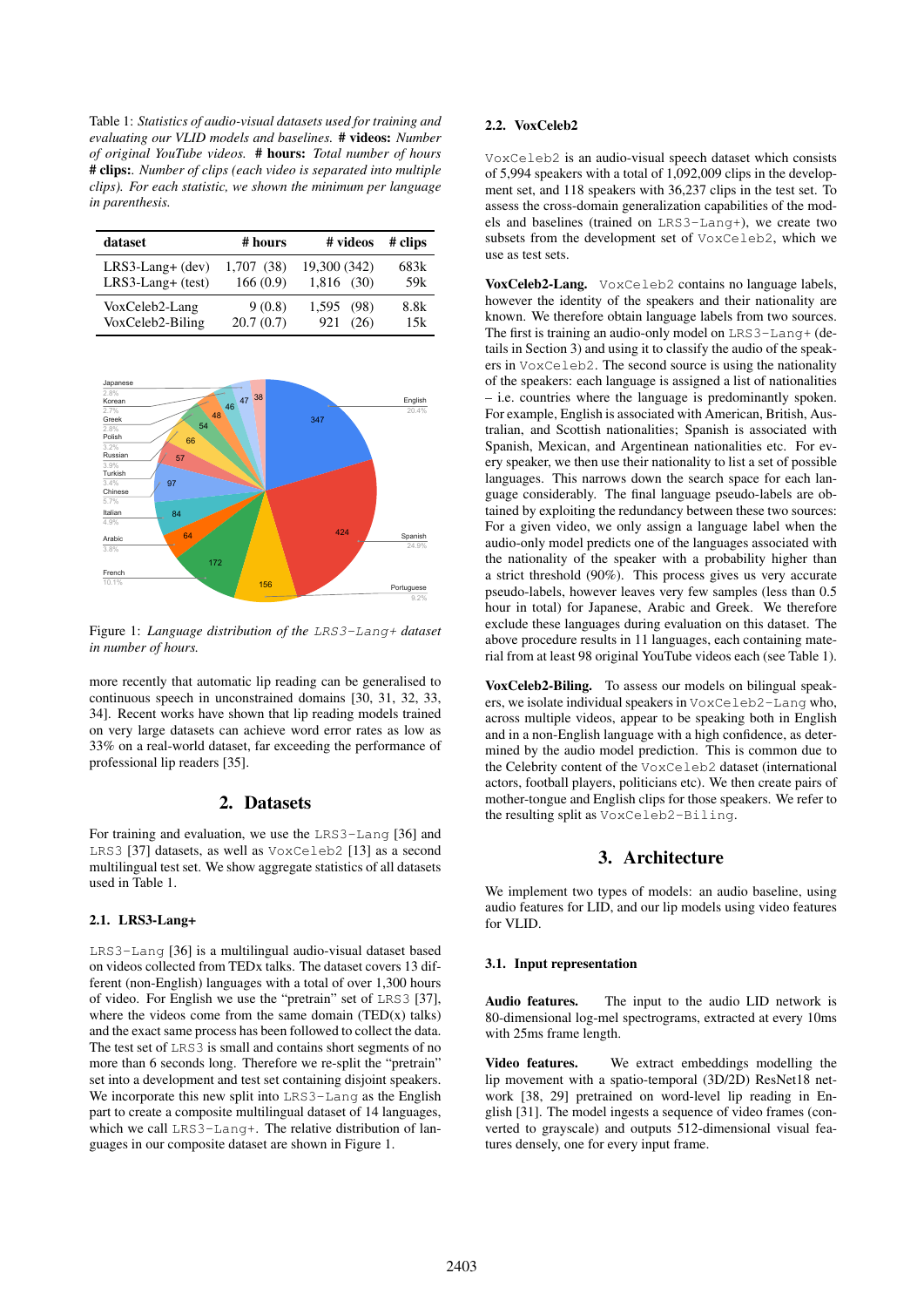#### 3.2. Sequence modeling

We consider variations of Time-Delay Neural Networks (TDNN) and BLSTM [39, 40] encoders for the back-end. Those models ingest the visual features and convert them to representations more discriminative for the language recognition task, whilst potentially modelling longer term temporal dependencies. We experiment with 3 different encoder architectures.

*TDNN model.* This is a 10-layer residual temporal (1D) convolutional network. We use depth-wise separable convolutions [41] which we find to train faster and overfit less. The kernel width is set to 5, the number of channels to 512, and the temporal stride to 1 for all the layers.

*TDNN + BLSTM.* This model uses a TDNN as described above, followed by a bi-directional LSTM (BLSTM) with a cell dimension of 512.

*3*×*BLSTM.* This model, inspired by [22], uses a stack of 3 BLSTMs with cell size 512.

Utterance level aggregation. In line with the common practices in the audio LID literature, we also experiment with 3 different utterance-level aggregation techniques.

*Temporal average pooling (TAP).* The TAP layer simply takes the mean of the features along the time domain.

*Self-attentive pooling (SAP).* Unlike the TAP layer that equally pools the features over time, [15] introduces a self-attentive pooling layer that pays attention to the frames that are more informative for utterance-level speaker recognition.

*NetVLAD.* We also consider NetVLAD[17], which has been successfully used for temporally aggregating features in speech models for LID [16] and speaker verification [42]. NetVLAD mimics the BoW-derived VLAD[43] descriptor by learning a feature vocabulary from the input representations, then softquantising them over this dictionary and finally aggregating the results (in our case temporally).

#### 3.3. Face recognition ablation

In order to assess to what extent our models learn to distinguish between spoken languages and are not using other appearance cues that are strongly correlated (e.g. ethnicity), we also consider the following baseline: We take a ResNet50 convolutional network [38] pretrained for face recognition on the VGGFace2 dataset [44] and fine-tune it on the on the VLID task. We consider 2 versions: (i) the model is trained end-to-end; (ii) the model is frozen at the penultimate residual block, i.e. only the last residual block and classification layers are fine-tuned.

### 4. Experimental Setting

Training. All models are trained only on LRS3-Lang+. We train the LID and VLID models by randomly sampling a segment of  $T$  contiguous frames from a given training clip. To accelerate training for all models we use a curriculum, first setting  $T = 64$  and then increasing it to 128 and 256 frames (2.5s, 5s and 10s). During training the batches are balanced for languages. For languages with more samples available, the same frames are seen less often. To run inference with the RNNbased models on sequences longer than 256 frames (max seen during training), we split the sequence into 128 frame segments with 50% overlap and then average the predictions [21].

The face recognition baselines are trained by feeding one

Table 2: *Language Identification performance on the test set of* LRS3-Lang+ *and the* VoxCeleb2-Lang *split. The average class accuracy is reported everywhere (higher is better). For all lip-reading models, a 3D/2D ResNet18 frontend is implied, and only the sequence-processing backend is varied and listed for comparison. Mod.: Input modality; A: Audio; L: Lips; F: Face. Agg.: Temporal aggregation strategy; NV.: NetVLAD. For* LRS3-Lang+ *we report the average over all 14 languages (chance = 7%), while for* VoxCeleb2-Lang*, the average over 11 languages (excluding Japanese, Korean and Greek, chance = 9%). As the audio model is used to generate the pseudo-labels for the* VoxCeleb2-Lang *dataset, we don't report it's accuracy on this test set.*

|                 |              | $LRS3-Lang+$ |            | VoxCeleb2                                           |    |                 |
|-----------------|--------------|--------------|------------|-----------------------------------------------------|----|-----------------|
| Model           | Mod. Agg.    |              | 5s 10s 30s |                                                     | 5s | 10 <sub>s</sub> |
| TDNN + BLSTM    | $\mathsf{A}$ |              |            | TAP 95.6 96.6 97.3                                  |    |                 |
| ResNet50        | F            |              |            | AP $\frac{1}{1}$ 66.0 67.0 67.5 16.3                |    | 20.6            |
| ResNet50 frozen | F            |              |            | AP 139.9 40.8 41.2 124.5                            |    | 27.4            |
| <b>TDNN</b>     | L            |              |            | $TAP + 67.2$ 76.3 81.8 56.0                         |    | 64.8            |
| <b>TDNN</b>     | L            |              |            | SAP 66.4 74.2 76.8 52.9                             |    | 62.0            |
| <b>TDNN</b>     | L            |              |            | NV 66.3 74.0 75.8 46.4                              |    | 59.8            |
| TDNN + BLSTM    | L            |              |            | TAP 64.0 75.5 79.1 52.4                             |    | 61.5            |
| TDNN + BLSTM    | L            |              |            | $SAP + 65.4$ 75.2 79.2 52.1                         |    | 61.1            |
| $3\times$ BLSTM | L            |              |            | TAP $\frac{1}{1}$ 64.8 75.5 82.0 $\frac{1}{1}$ 59.5 |    | 67.4            |
| $3\times$ BLSTM |              |              |            | $SAP + 64.5$ 76.0 <b>84.0</b> + 58.5                |    | 66.7            |

random frame from a clip at a time, with a batch of 32. For a fair comparison with our models, during inference we feed the face recognition models with all the frames of each test clip (e.g. 125 frames for the 5 seconds ones). The prediction is then obtained by averaging the model logits for all the frames.

Evaluation protocol. We evaluate on sequences of 5, 10 and 30 seconds long. As continuous clips of 30 seconds are very scarce in the datasets, we synthesize those by merging smaller clips from the same video together. For all experiments, the metric that we report is the average class language identification accuracy. We evaluate our models and baselines on the test set of LRS3-Lang+, on VoxCeleb2-Lang, and on VoxCeleb2-Biling.

# 5. Results

We summarize the results of our experiments on LRS3-Lang+ and VoxCeleb2-Lang in Table 2.

As expected, the audio LID model achieves a very high accuracy. The visual VLID models also perform well. In both cases the model's performance improves as more temporal input is available. Indeed, when the visual models are supplied with 30 seconds of input the accuracy rises as high as 84%.

In terms of architectures, all options that we examine perform reasonably. The simplest of the models, *TDNN* performs best on LRS3-Lang+, except for the 30s case where the  $3 \times BLSTM$  model achieves marginally better results. When evaluating the models on the different domain of VoxCeleb2-Lang, the advantage of using the *3*×*BLSTM* is more apparent. Adding a BLSTM layer on top of the *TDNN* model impairs performance. In terms of utterance-level aggregation, neither SAP or NetVLAD clearly outperform simple temporal pooling. We conjecture that these results are due to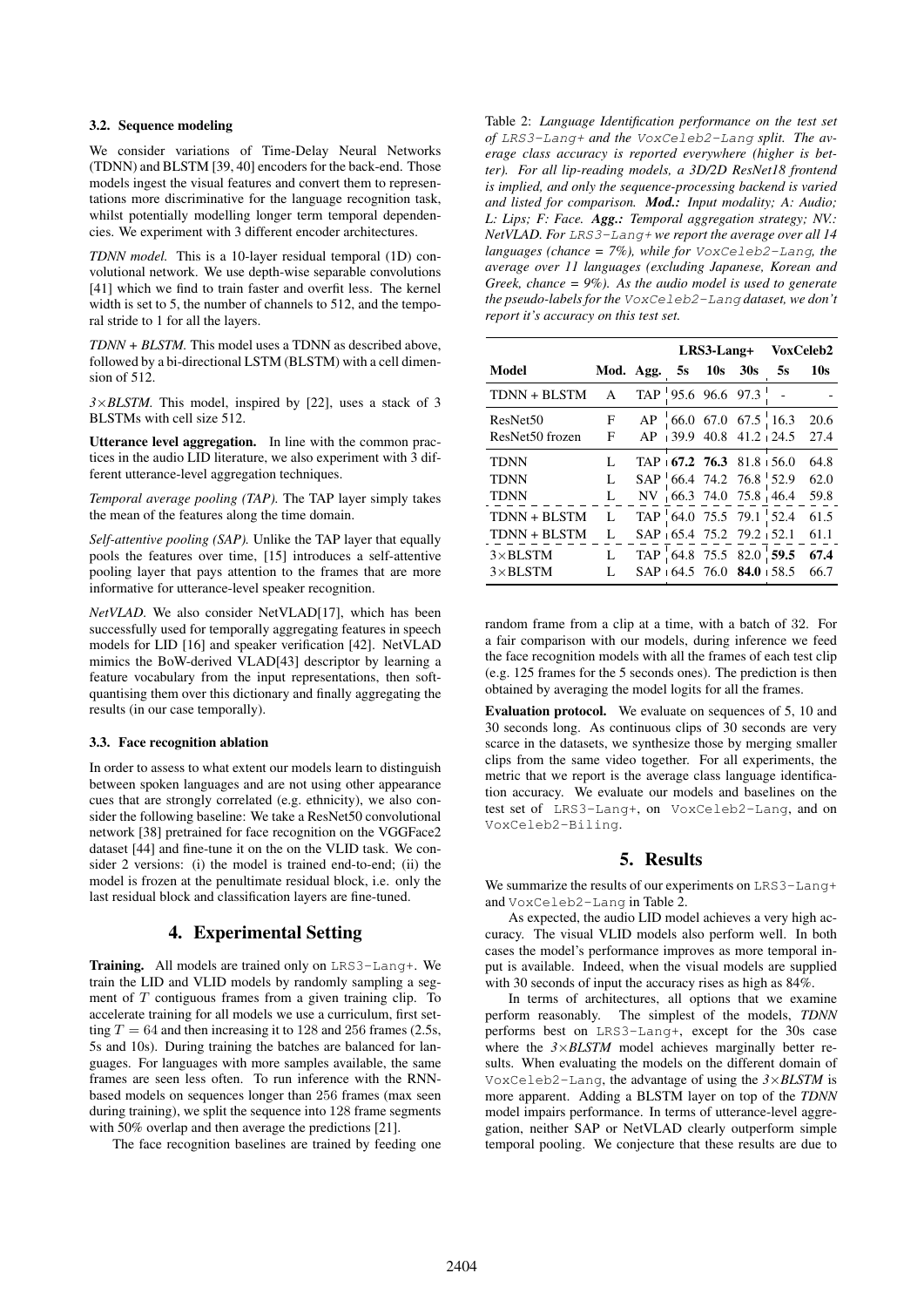

Figure 2: *Confusion matrix for predictions of 3*×*BLSTM-SAP model on the test set of* LRS3-Lang+ *(10 seconds experiment).*



Figure 3: *Visual language identification accuracy on bilingual test set (*VoxCeleb2-Biling*). The model is tasked with discriminating between each language and English. Utterances of length 5 seconds are used. Chance accuracy is 50%.*

overfitting in the more complicated models.

We show the confusion matrix for the predictions of the *3*×*BLSTM-SAP* model in Figure 2. We note that the languages that are most commonly confused have phonetic similarities (e.g. German-English, Greek-Spanish, Korean-Japanese, Russian-Polish).

We next turn to the question of whether the visual model is indeed modelling the temporal mouth patterns to recognize the language or is just relying on appearance cues, such as face shape or skin tone. It is worth noting that (i) the visual features only use monochrome (not RGB) inputs, and (ii) they are trained on a word-level lip reading task on videos from British television and then frozen. This limits the extent of the information that they can access from the raw frames. In contrast, the baselines have a varying degree of access to the raw frames – and it can be seen that they can exploit this in solving the task. Examining the performance of the ResNet50-based face models, we notice that the model trained end-to-end obtains good results on LRS3-Lang+. However, when evaluated on VoxCeleb2-Lang the same model performs very poorly.



Figure 4: *Challenging examples from* VoxCeleb2-Biling *for which our VLID model correctly predicts the spoken language (indicated by the flag). Modelling of the lip movements is essential to solve this task.*

On the other hand, the evaluations of the model based on the frozen ResNet50, pretrained on face recognition, shows relatively worse performance on LRS3-Lang+, but its generalization on VoxCeleb2-Lang is better. The above suggest that the end-to-end model finds some shortcut which leads it to greatly overfitting the dataset. We conjecture that this might be due to background landmarks or camera artefacts correlated with the location of shooting of the TEDx events.

VoxCeleb2-Lang. We note that there is a significant domain shift between LRS3-Lang+, where the models have been trained, and VoxCeleb2 as well as that the speaker identities between the two datasets are disjoint. As can be seen, the VLID models exhibit strong performance despite this domain shift. The face baselines, in contrast and as discussed above, drop in performance to near chance level. This demonstrates again that the VLID models are indeed using the mouth shape (visemes) and temporal changes for LID, and not employing shortcuts from the face and raw frames.

Bilingual speakers. On figure 3 we show results on bilingual speakers from VoxCeleb2. As expected, the accuracy of the face baseline fluctuates around the random performance (50%), as inferring the spoken language given the same face is very hard without any lip movement modelling. Our model significantly outperforms the baseline, reaching 80% accuracy for Spanish.

We show some qualitative examples of clips of bilingual speakers that our model predicts correctly in Figure 4. Please refer to our website for video examples.

# 6. Conclusion

We can give a qualified answer to the question posed in the introduction: "Yes, it is possible to infer the spoken language only by observing the speaker's lips, and to a remarkably good accuracy". Our experiments have shown that using lip movements for this task exceeds using appearance cues captured by face embeddings. Finally, by performing analysis on bilingual speakers we demonstrated that our trained models can even distinguish between different languages spoken by the same person.

In future work we plan to investigate which lip movements provide the most discriminative cues, as well as explore the visual similarities and differences between languages – e.g. determine if certain viseme combinations are more prominent for some groups of languages than in others.

### 7. Acknowledgements

Funding for this research is provided by the UK EPSRC CDT in Autonomous Intelligent Machines and Systems, the Oxford-Google DeepMind Graduate Scholarship, and the EPSRC Programme Grant Seebibyte EP/M013774/1.